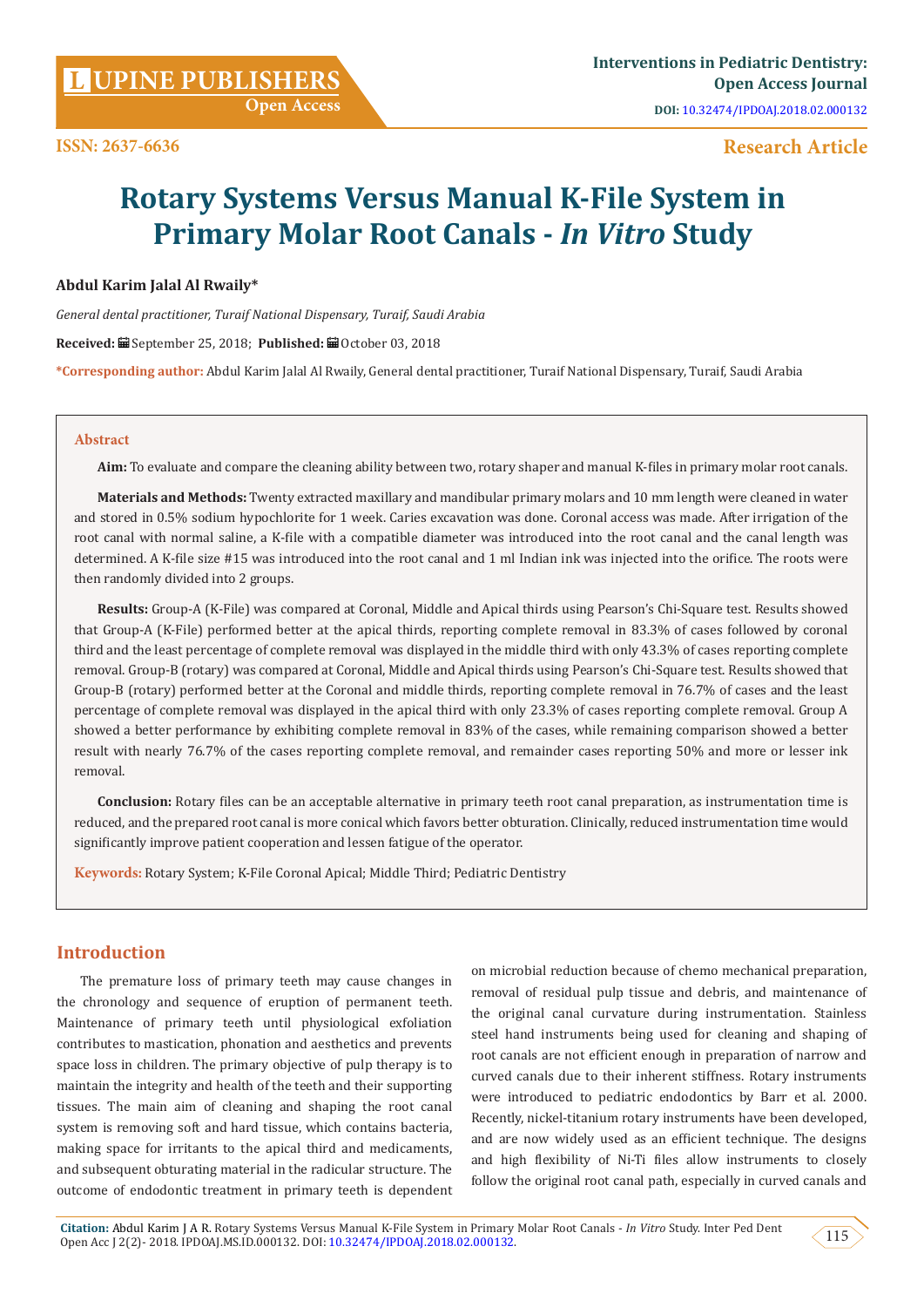procedural errors such as ledges, over-instrumentation and apical transportation are greatly reduced as well with reduced operating time. Rotary instrumentation characteristics have become significantly relevant when dealing with endodontic preparation of primary teeth, since appointment length is a crucial factor for pediatric patient compliance and maintaining the original path of the root canal is essential to ensure the integrity of the germ of the permanent successor. Rotary files also improve patient cooperation by shortening treatment time for cleaning canals. The study is designed to evaluate and compare the cleaning ability between rotary instruments and conventional manual K-files instruments in the preparation of primary molar root canals.

## **Materials and Methods**

#### **Type of Study and Source of Data**

The present *in vitro* study was conducted in the Department of Pediatric dentistry,

Turaif National Dispensary, Turaif, KSA. Twenty extracted primary maxillary and mandibular molars with at least two-thirds root remaining were collected and stored in formalin.

#### **Methodology**

Twenty extracted maxillary and mandibular primary molars with at least two thirds of intact root, and 10 mm length were cleaned in water and stored in 0.5% sodium hypochlorite for 1 week. Caries excavation was done. Coronal access was made. After irrigation of the root canal with normal saline, a K-file with a compatible diameter was introduced into the root canal and the canal length was determined at 1 mm from the apex or root bevel. A K-file size #15 was introduced into the root canal and 1-2 mL Indian ink was injected into the orifice until the ink leaked from apical foramen.

a) Group A [20 Canals]: The root canals were instrumented manually with K-files.

b) Group B [20 Canals]: were cleaned with the rotary system, using 21 mm. The instruments were used to the full length of the root canal, as for the single-length technique. The instrumentation sequence was 10/.04, 15/.05, 20/.06 and 25/.06.

The teeth were cleared for cleaning efficacy analysis i.e. the teeth were placed separately in jars with a lid, containing 5% formic acid and 5% nitric acid for 3 days. The acid was renewed every 24 hours until the teeth were completely decalcified. The teeth were washed under running water for 8 hours and dehydrated in 70% alcohol (for 16 hours, changed every hour), 90% alcohol (for 3 hours, changed every hour) and 96% alcohol (for 3 hours, changed every hour). After dehydration, the teeth were placed in methyl salicylate. At first the canals were separated from CEJ and were cut at 1 mm above the working length (2 mm upper than apex or root bevel) with Diamond disc, so that the apical section could be observed. Then the roots were cut from the mid part of the remaining canal (middle section). After clearing, each section was placed on a 1.5×2 inch red wax for easy observation. The removal of Indian ink from the cervical, middle, and apical thirds was analyzed with a stereoscopic with ×40 of magnification and four-grade scoring system was used for grading the cleaning efficacy of the root canal system (RCS).

- 0= total cleaning
- 1= more than 50% ink removal
- 2= less than 50% ink removal
- 3= no ink removal.

#### **Statistical Analysis**

The data obtained was subjected to Pearson's Chi-Square test depending on the normality of data and p-value (<0.05) was considered statistically significant.

## **Results**

**Table 1:** Comparison of cleaning ability of Group-A (K-File) at Coronal, Middle and Apical thirds.

| <b>Location Vs Score with Group-A</b> |         |                          |                  |                  |                       |       |  |
|---------------------------------------|---------|--------------------------|------------------|------------------|-----------------------|-------|--|
| <b>Cleaning Ability</b>               |         |                          |                  |                  |                       |       |  |
|                                       |         | <b>Total Ink Removal</b> | >50% Ink Removal | <50% Ink Removal | <b>No Ink Removal</b> |       |  |
|                                       | Coronal | 18                       |                  |                  |                       |       |  |
| Location                              |         | 60.00%                   | 16.60%           | 23.30%           | $0.00\%$              | 0.004 |  |
|                                       | middle  | 15                       | 13               |                  |                       |       |  |
|                                       |         | 50.00%                   | 43.30%           | 6.70%            | $0.00\%$              |       |  |
|                                       | Apical  | 25                       |                  |                  |                       |       |  |
|                                       |         | 83.30%                   | 10.00%           | 6.70%            | $0.00\%$              |       |  |

Table 1 showed that comparison of cleaning ability of Group-A (K-File) was compared at Coronal, Middle and Apical thirds using Pearson's Chi-Square test. Results showed that Group-A (K-File) performed better at the apical thirds, reporting complete removal in 83.3% of cases followed by coronal third and the least percentage of complete removal was displayed in the middle third with only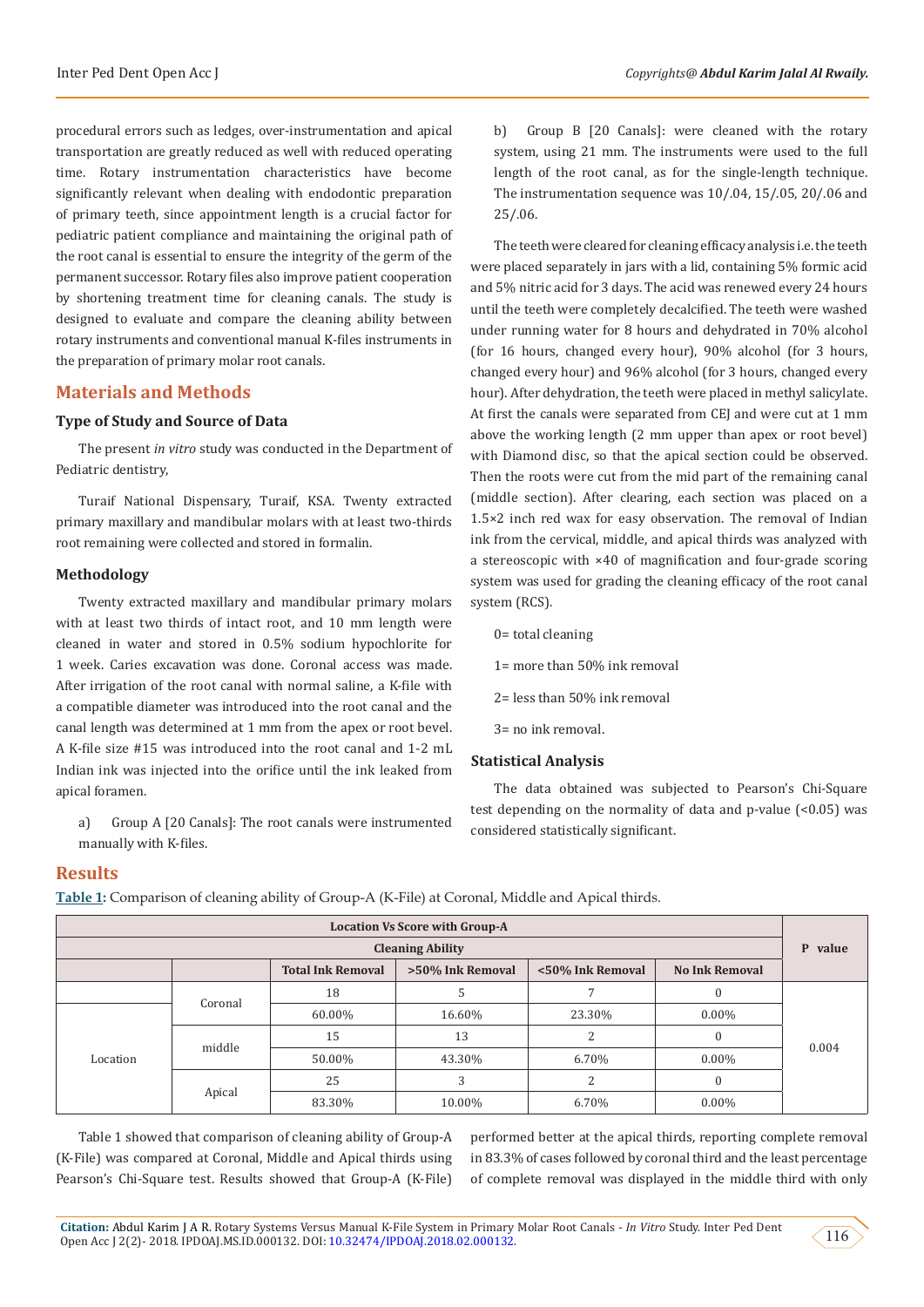43.3% of cases reporting complete removal. There seemed a great difference in the cleaning ability of k file at different thirds of the canal. This association was statistically significant with a p value of <0.004. Table 2 showed that Comparison of cleaning ability of Group-B was compared at Coronal, Middle and Apical thirds using Pearson's Chi-Square test. Results showed that Group-B performed

better at the Coronal and middle thirds, reporting complete removal in 76.7% of cases and the least percentage of complete removal was displayed in the apical third with only 23.3% of cases reporting complete removal. There seemed a great difference in the cleaning ability of rotary system at different thirds of the canal. This association was statistically significant with a p value of <0.001.

| <b>Cleaning Ability</b> |         |                          |                  |                  |                       |         |
|-------------------------|---------|--------------------------|------------------|------------------|-----------------------|---------|
|                         |         | <b>Total Ink Removal</b> | >50% Ink Removal | <50% Ink Removal | <b>No Ink Removal</b> | P value |
|                         | Coronal | 23                       | b                |                  |                       | 0.001   |
| Location                |         | 76.70%                   | 20.00%           | 3.30%            | $0.00\%$              |         |
|                         | middle  | 23                       | 6                |                  |                       |         |
|                         |         | 76.70%                   | 20.00%           | 3.30%            | $0.00\%$              |         |
|                         | Apical  | 22                       |                  |                  |                       |         |
|                         |         | 73.30%                   | 23.30%           | 3.30%            | $0.00\%$              |         |

**Table 2:** Comparison of cleaning ability of Group-B (rotary) at Coronal, Middle and Apical thirds.

Table 3 describes the frequency distribution of scores obtained using three methods at the coronal third. We can clearly observe that Group A, showed complete removal in only 60% of the cases, while remaining cases reported 50% or more. Group B, the second method in comparison showed a better result with nearly 76.7% of the cases reporting complete removal, and remainder percentage reporting 50% and more or lesser ink removal. There seemed to be a great difference in the performance of the cleaning methods at the coronal third, and this was found to be statistically significant, showing association of rotary methods with better cleaning ability, with a p value of  $0.004$  (p<0.05). Table 4 describes the frequency distribution of scores obtained using three methods at the Middle third. We can clearly observe that Group A, showed complete

removal in only half the cases, while remaining cases reported 50% or more and lesser ink removal. Group B, the second method in comparison showed a better result with 73.3% of the cases reporting complete removal, and about 27% reporting 50% and more or lesser ink removal. Group C, the third group in comparison surpasses both the former groups in cleaning ability at the coronal third with nearly 86.7% showing complete removal of ink, while only a minor percentage reporting more than 50% removal. There seemed to be a great difference in the performance of the cleaning methods at the middle third, and this was found to be statistically significant, showing association of rotary methods with better cleaning ability, with a p value of  $< 0.003$  (p $< 0.05$ ).

**Table 2:** Inter-group comparison of cleaning ability of rotary and manual Instrument at Coronal thirds of primary molars.

| <b>Cleaning Ability</b> |         |                          |                  |                  |                       |         |
|-------------------------|---------|--------------------------|------------------|------------------|-----------------------|---------|
| Location                |         | <b>Total Ink Removal</b> | >50% Ink Removal | <50% Ink Removal | <b>No Ink Removal</b> | P Value |
|                         | Coronal | 18                       |                  |                  |                       | 0.004   |
|                         |         | 60.00%                   | 16.60%           | 23.30%           | $0.00\%$              |         |
|                         | middle  | 23                       | b                |                  |                       |         |
|                         |         | 76.70%                   | 20.00%           | 3.30%            | $0.00\%$              |         |
|                         |         | 25                       | 4                |                  |                       |         |
|                         | Apical  | 3.30%                    | $0.00\%$         | 83.30%           | 13.30%                |         |

**Table 4:** Inter-group comparison of cleaning ability of rotary and manual Instrument at Middle thirds of primary molars.

| <b>Cleaning Ability</b> |         |                          |                  |                  |                       |         |
|-------------------------|---------|--------------------------|------------------|------------------|-----------------------|---------|
|                         |         | <b>Total Ink Removal</b> | >50% Ink Removal | <50% Ink Removal | <b>No Ink Removal</b> | P value |
|                         | Coronal | 15                       | 13               |                  | 0                     | 0.004   |
| Location                |         | 50.00%                   | 43.30%           | 6.70%            | $0.00\%$              |         |
|                         | middle  | 22                       |                  |                  | 0                     |         |
|                         |         | 73.30%                   | 23.30%           | 3.30%            | $0.00\%$              |         |
|                         | Apical  | 26                       | 3                |                  | $\Omega$              |         |
|                         |         | 86.70%                   | 10%              | 3.30%            | $0.00\%$              |         |

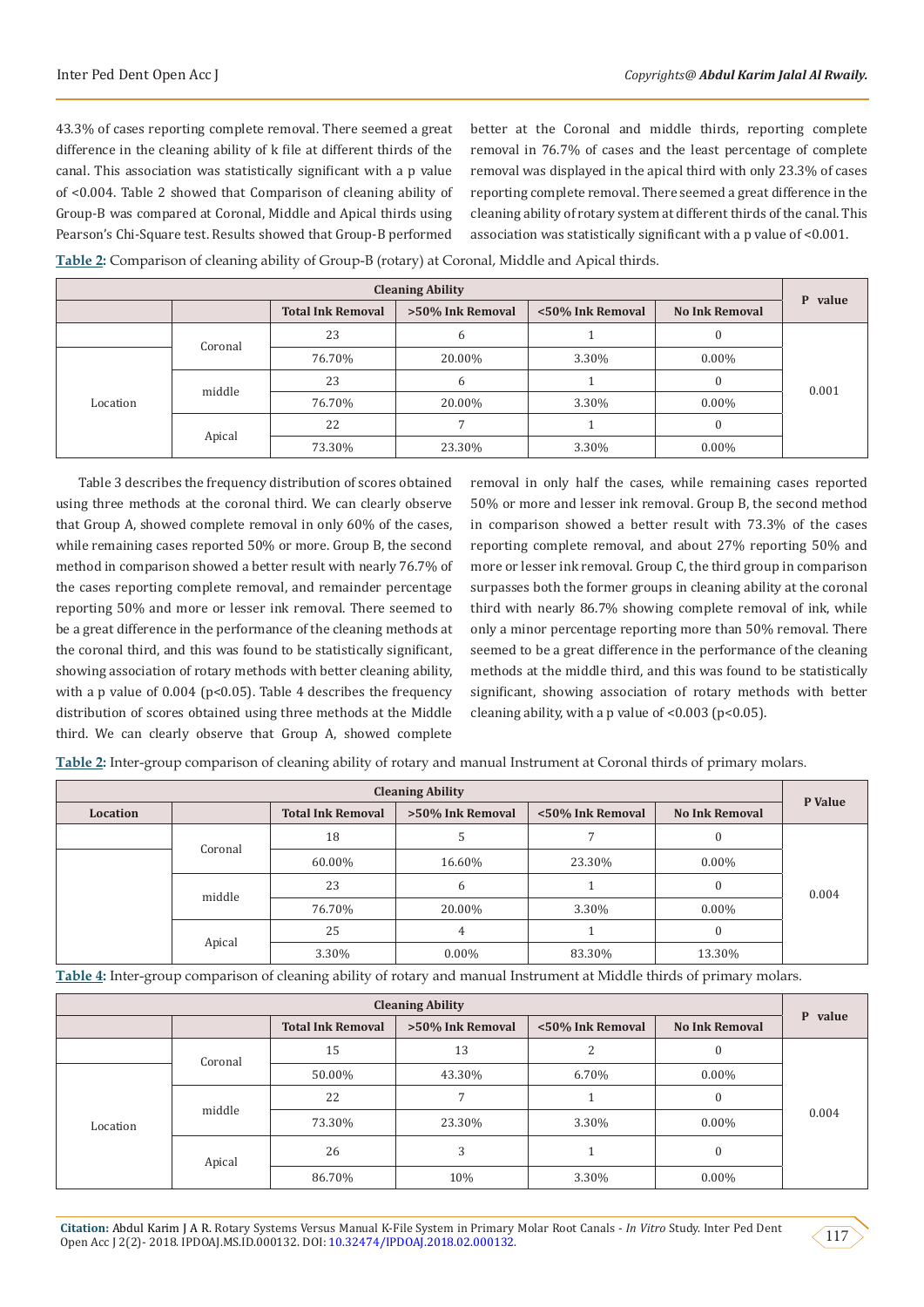Table 5 describes the frequency distribution of scores obtained using three methods at the apical third. We can clearly observe that Group A, showed a better performance by exhibiting complete removal in 83% of the cases, while remaining comparison showed a better result with nearly 76.7% of the cases reporting complete removal, and remainder cases reporting 50% and more or lesser ink removal. There seemed to be a large difference in the performance of the cleaning methods at the apical third, however, this was NOT found to be statistically significant, showing no clear association of rotary or manual methods with better cleaning ability, with a p value of 0.258 (p>0.05).

| <b>Cleaning Ability</b> |         |                          |                  |                  |                       |            |
|-------------------------|---------|--------------------------|------------------|------------------|-----------------------|------------|
|                         |         | <b>Total Ink Removal</b> | >50% Ink Removal | <50% Ink Removal | <b>No Ink Removal</b> | value<br>P |
|                         | Coronal | 25                       | .5               |                  | $\Omega$              | 0.004      |
| Location                |         | 83.30%                   | 10.00%           | 6.70%            | $0.00\%$              |            |
|                         | middle  | 23                       | 6                |                  | $\Omega$              |            |
|                         |         | 76.70%                   | 20.00%           | 3.30%            | $0.00\%$              |            |
|                         | Apical  | 23                       |                  | $\theta$         | $\Omega$              |            |
|                         |         | 76.70%                   | 23.30%           | $0.00\%$         | $0.00\%$              |            |

**Table 5:** Inter-group comparison of cleaning ability of rotary and manual Instrument at Apical thirds of primary molars.

## **Discussion**

Endodontic treatment has evolved and got revolutionized over the years. The modern endodontic specialty practice has little resemblance to the traditional endodontic practice. In pediatric dentistry, pulpectomy is the preferred treatment for infected pulp tissue [1]. Significant alterations and complexities in root canal morphology of primary teeth demands improvement in the instruments to prevent undesirable complications without creating any iatrogenic events such as instrument fracture, external transportation, ledge or perforation [2]. One of the most important concerns in pediatric dentistry is the loss of necrotic primary molars leading to space loss. Although the morphology of root canals in primary teeth renders endodontic treatment difficult, pulpectomies of primary teeth with severe pulpal involvement should be considered as the treatment of choice [3]. A practical pulpectomy technique for the primary teeth should include the following features like fast procedure with short treatment time and minimal number of appointments, effective debridement of the root canal without weakening the tooth structure or endangering the underlining permanent teeth with minimal procedural complications and maintaining tooth function until it is naturally exfoliated [4].

Schilder H (1974) emphasized that the root canal should present a flare shape from apical to coronal, preserving the apical foramen and not altering the original canal curvature5. Thorough knowledge of the anatomical configurations of the dental pulp, and the possible variations is critical for successful endodontics [5]. Uncertainty of the root canal morphology increases the risk of transportation, ledge formation and even perforation, and often results in failure of the procedure. Negotiation and thorough instrumentation of bizarre and tortuous canals encased in roots programmed for physiological resorption are the main challenges for pulpectomy

[6]. The goals of biomechanical preparation are to eliminate microorganisms from the root canal system, to remove the pulp tissue that supports the microbial growth and to avoid debris forcing beyond apical foramen that may sustain inflammation. Until 1960, root canal instruments were produced of carbon steel which are now replaced by stainless steel alloys. Stainless steel files have also been shown to create aberrations, probably because of the inherent stiffness of stainless steel, which was compounded by instrument design and canal shape [7]. Weine et al. (1975) reported that most instrumentation techniques with stainless steel instruments in curved canals results in apical transportation. This makes obtaining a successful apical seal more difficult [8].

A good review of the physical characteristics of nickel titanium, including explanations of the stronger, high temperature form (austentite), and the weaker, low temperature form (martensite). The use of slow-speed high-torque Ni-Ti rotary instrumentation had been accepted in the last decade by manufacturers, clinicians, and researchers, leading to many iatrogenic errors. Ideally it should now be changed to slow-speed low-torque or, preferably, right-torque motors, since each instrument has a specific ideal right torque. The values are usually low for the smaller and less tapered instruments, and high for the bigger and more tapered ones. A new endodontic motor (step-motor) with computer controlled electronics allows fine adjustments for different brands in order not to exceed their elastic limit. Inherent to the material used, stainless steel files have a high stiffness that increases with increasing instrument size and causes high lateral forces in curved canals. These restoring forces attempt to return the instrument to its original shape and act on the canal wall during preparation, influencing the amount of dentin removed. The forces are particularly influential at the junction of the instrument tip and its cutting edges. This instrument's rigidity is responsible for straightening and its consequences in the apical, middle and coronal thirds. The resulting transportation and canal

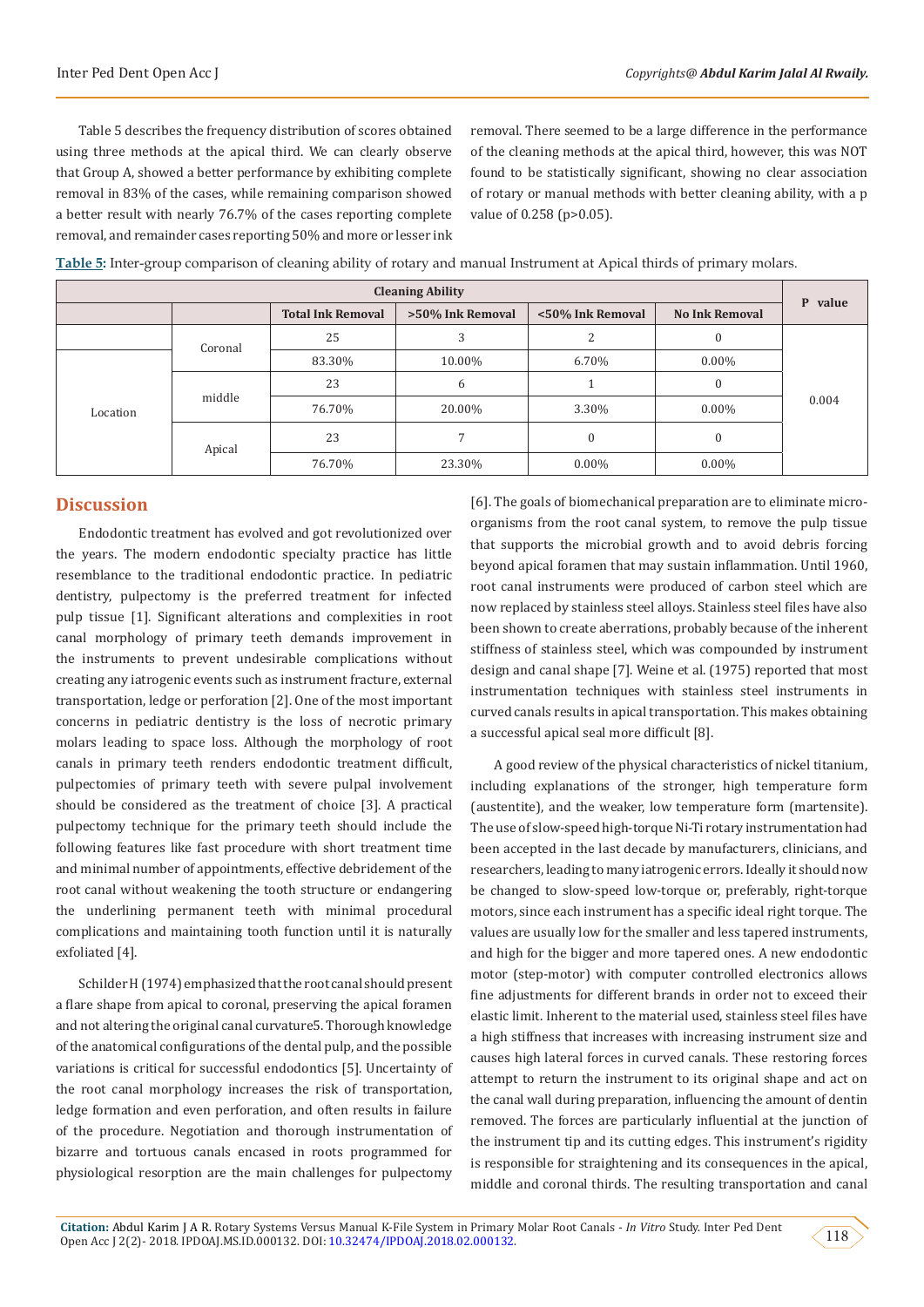aberrations (including ledges, zipping's and perforations) leave a significant portion of the canal wall instrumented, along with the creation of an irregular cross sectional shape that is harder to obturate. The answer to canal distortion was the introduction of a series of reamers and files made from nickel titanium (Ni-Ti) rather than stainless steel. The unique property of super elasticity may allow Ni-Ti files to be placed in curved canals with lesser lateral force being exerted the endodontic treatment in children may be challenging and time consuming, especially during root canal preparation, which is one of the most important stages of endodontic therapy. Considering that the rotary instruments provide similar root canal cleaning compared to manual instruments with a shorter instrumentation time, their utilization is well indicated in Pediatric dentistry, especially when treating children with behavior management disorders.

 In primary teeth, the physiologic root resorption begins soon after root completion creating difficulty in accurate working length determination [9]. The effects of instrumentation, medication, and filling materials on the succedaneum's teeth are uncertain which dissuade some clinicians from performing pulpectomy. Also, potential behavioral problems add to the dentist's reluctance to perform pulpectomy in young children. Since most of the primary molar root canals are presented with a myriad of anatomic variations due to physiologic deposition of dentine islands, the impact of these design modifications on root canal preparation on primary teeth is little known. The ink penetration and clearing technique is useful for studying the cleaning ability of the instrumentation and the morphology of human teeth as it makes the teeth transparent so that the pulp cavity and root canal walls can be diagnosed14. In our study we used India ink injection method for an analysis of the cleaning efficacy and the teeth were cleaned as reported by Silva et al. [10]. Results of present study are in accordance with [11], where it was observed that of the three groups namely manual instruments (K-files) and two rotary systems (Mtwo and Pro Taper), cleaning capacity was better in the coronal and middle thirds of the canal than in the apical third. In a study done by [12] compared cleaning efficacy of manual instrumentation and two rotary systems namely Mtwo and Wave.

One in the preparation of primary molar root canals, Mtwo and Wave One systems showed significant difference in cleaning ability in the coronal and middle third of the primary molar root canal as compared to manual instrumentation (K file). In the apical third of the root canal, K file performed better than other file systems, but the difference was not found to be statistically significant. Whereas in the present study it was seen that k files performed better at apical third, while Hero shaper performed better than k-file and Mtwo in coronal and middle third which is statistically significant. The ability of Mtwo rotary files to clean the root canals depends on the instrument's cross-sectional design and flute. The new Mtwo files have an S-shaped cross section and a noncutting tip. Thus,

their positive rake angle with two noncutting edges is responsible for effective dentine cutting and achieving symmetrical root canals. The low fracture rate of Mtwo may be due to the increasing pitch length from tip to shaft, which reduces the tendency of the files to screw-in, thus minimizing the risk of instrument fracture. In addition, the electric torque-limited handpiece used with Mtwo direct helps reduce file fractures. However, according to Bürklein and Schäfer, both the Endo IT motor and Mtwo direct hand piece control motors are equally safe and suitable for preparing curved canals. Because of the design features of Mtwo instruments, file deformation may be significantly more frequent than with other instruments.

Thus, the working parts of Mtwo files should be carefully examined after every use. However, in study done by [13], it was reported that canals prepared with manual k-files and Mtwo rotary files, no significant difference was observed between the apical, middle and coronal thirds in the primary and permanent teeth. However, factors such as operator experience or the forces applied could affect the results of study. Katge F et al. [14] studied the effectiveness of cleaning efficacy of Mtwo files with H-files and reported that there was no significant difference between the two instrumentation techniques, which is in accordance with Barr et al (2000) and Silva et al. (2004). Hedstrom files were recommended since they remove hard tissue only on withdrawal and penetrate readily with a minimum of resistance, which prevents pushing infected material through the apices [15]. A study done Arun Kumar S et al. [16] in which comparison was made between the root canals debridement capability of two different Ni-Ti rotary files namely Hyflex files and Hero shaper files. The results indicate none of the file system could remove the contrast medium completely. This finding is like the previous studies with another Ni-Ti rotary file system. In this study results showed both Hyflex and Hero shaper files shows clear or less debris and smear layer in coronal and middle third but unable to produce the much clear surface in apical third of canal surface which was in line with the present study. Instruments with positive cutting angles cut more efficiently and may have a superior cleaning ability compared with those with neutral or negative cutting angles. In this study variation of cleaning efficacy of both files in apical third might be due to the differences in surface conditioning and the design of the files.

File designs, rotational speed, different sequences of instrumentation and surface conditioning of the instruments are important factors for efficient instrumentation in root canals. The usage of a larger final file would be more liable to remove a greater portion of debris from apical thirds with the removal of dentin. Guobin Yang et al. [17] concluded that the canals prepared with Pro Taper instruments showed smaller amounts of debris and smear layer remaining in the apical region than Hero shaper files. In the present study it was observed that though Hero shaper files were higher in cleaning ability than rotary files at the apical region, the